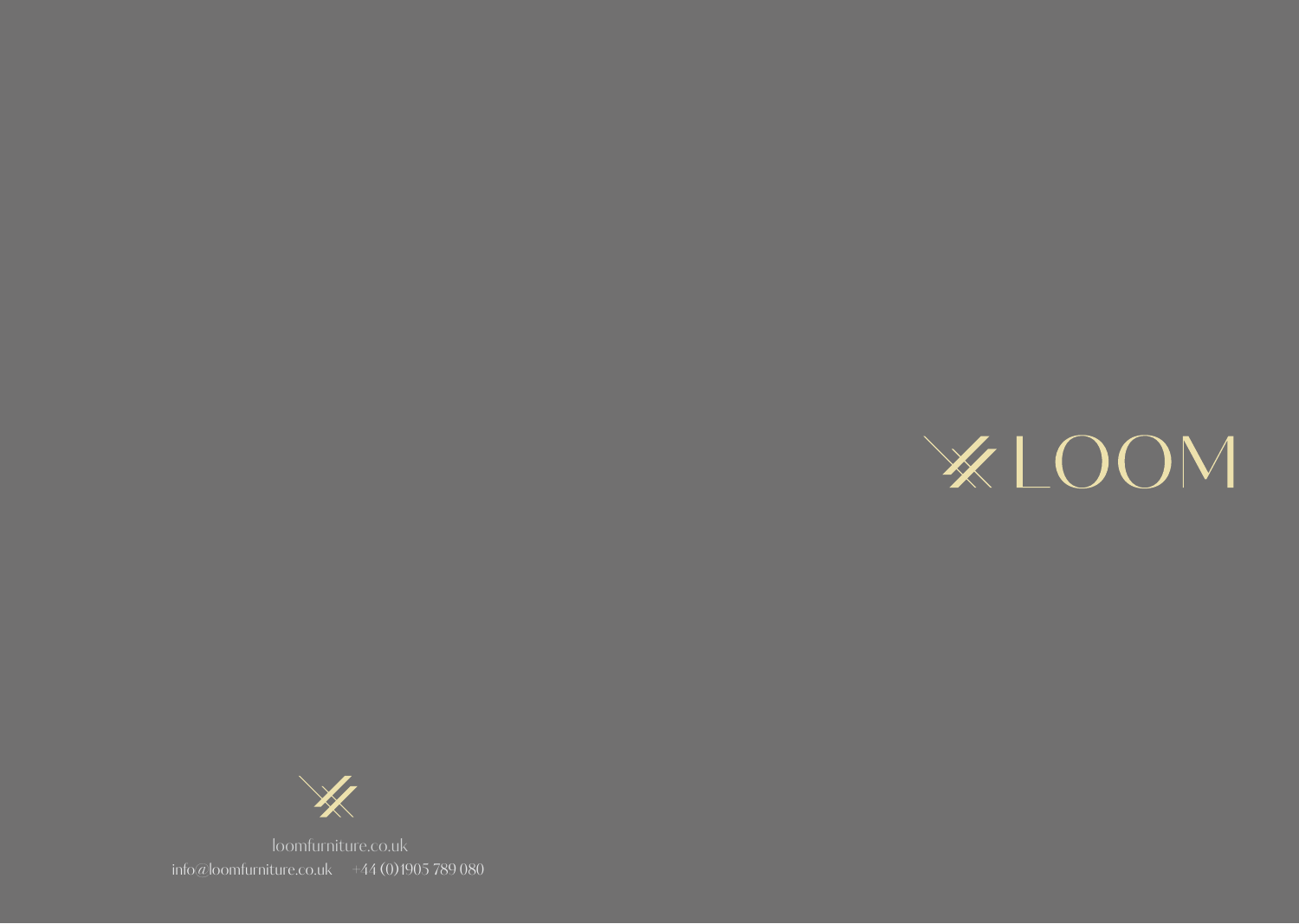## Loom offer a range of contemporary furniture incorporating fine metalwork, timber, glass and stone.

Based in Worcestershire, Loom's in-house skilled fabricators work alongside specialist engineers, finishers and craftsmen to produce furniture which is refined, beautifully proportioned and perfectly finished. All Loom products are available in a variety of finishes and include a contrasting accent detail in Copper, Nickel or Brass.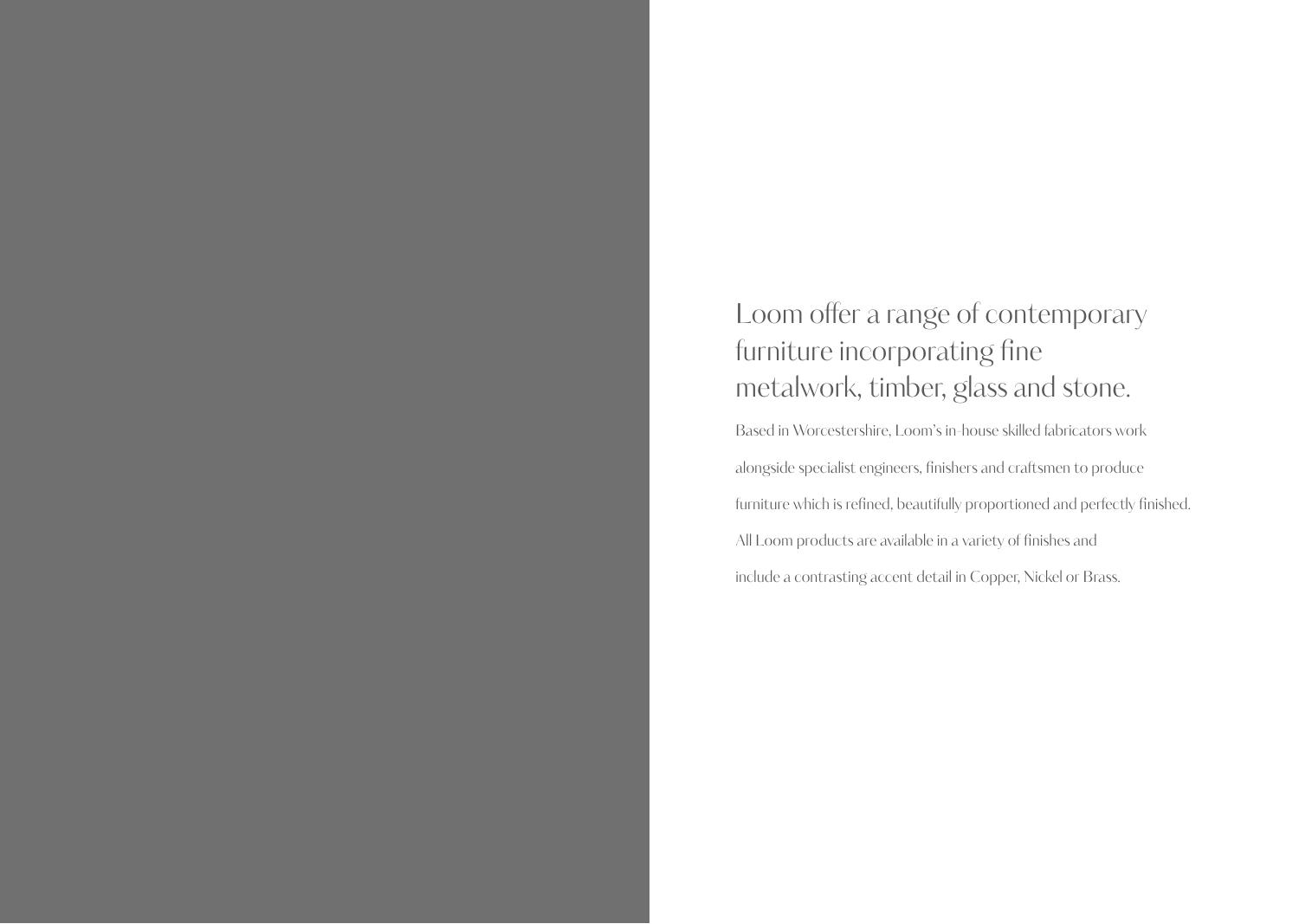





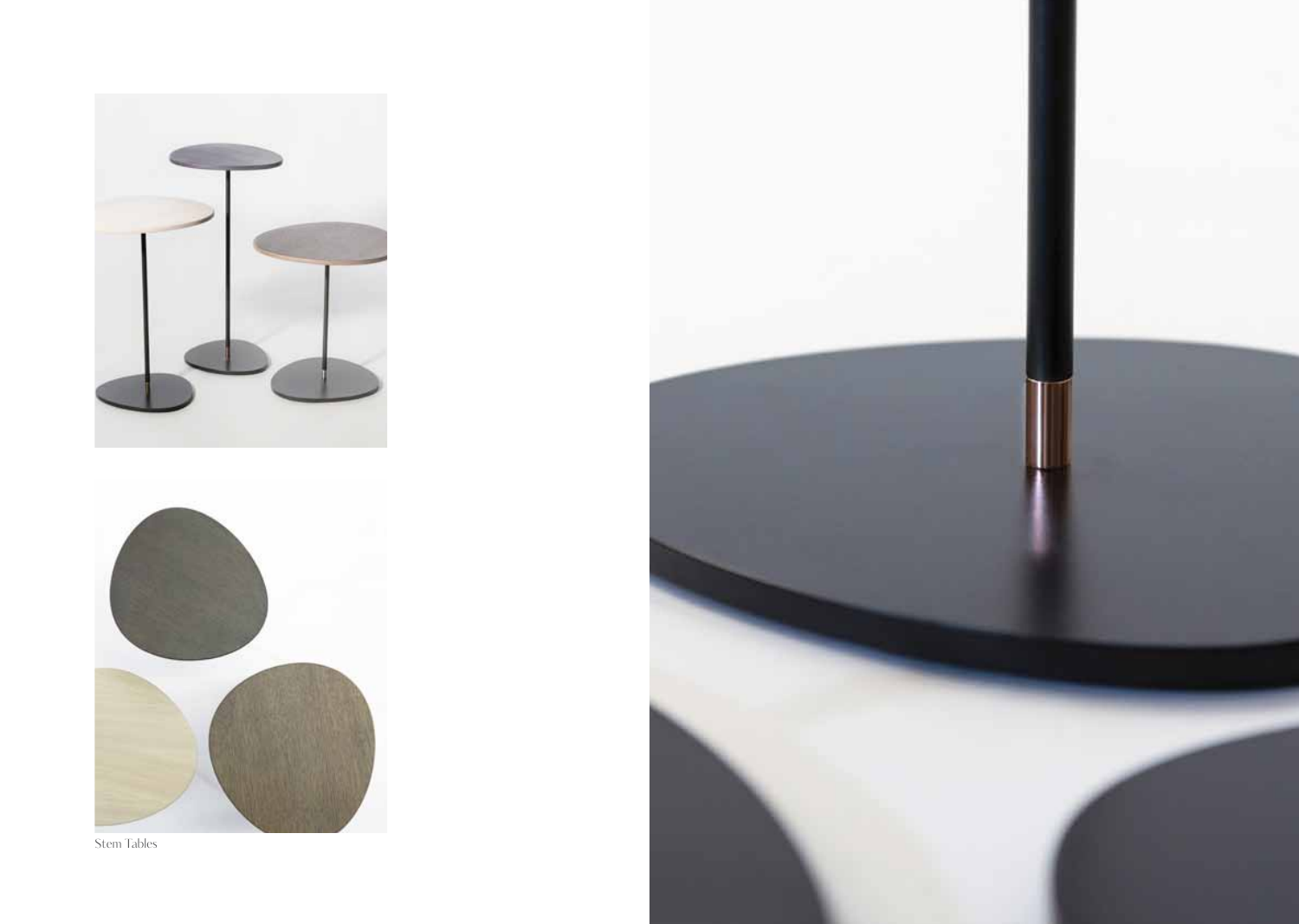

Bow Console

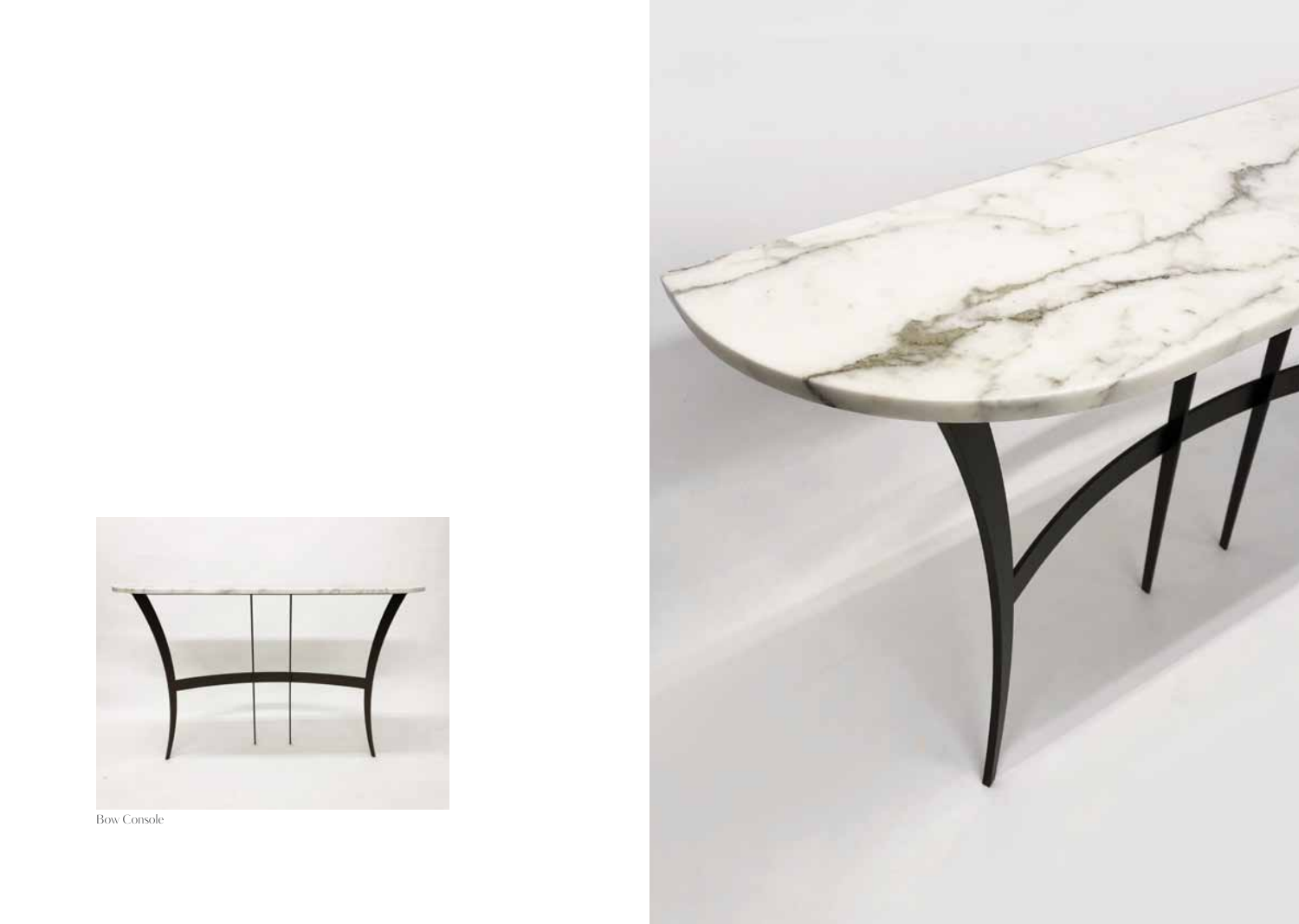



Loom Console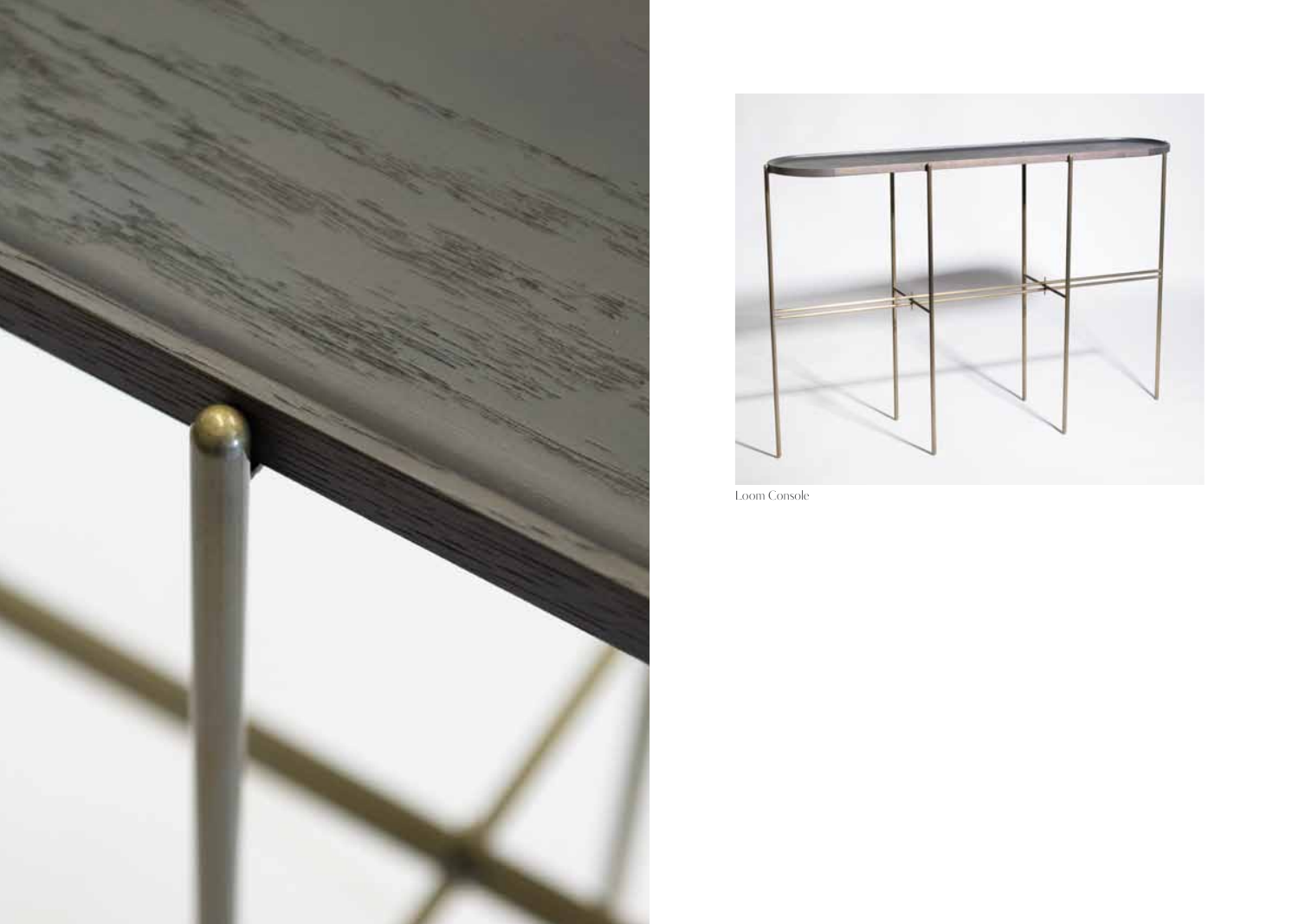





Loom Coffee

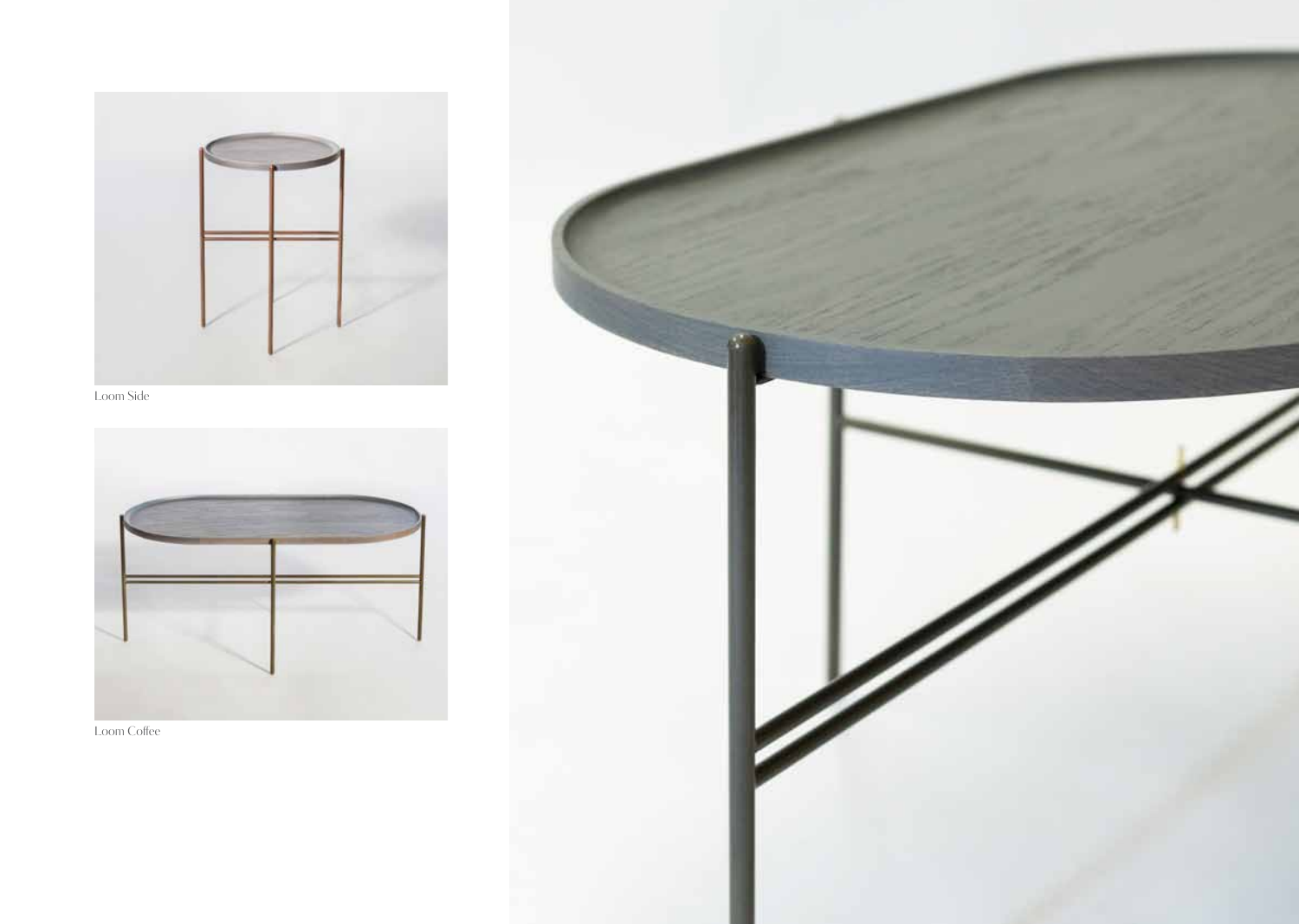

Dakota Side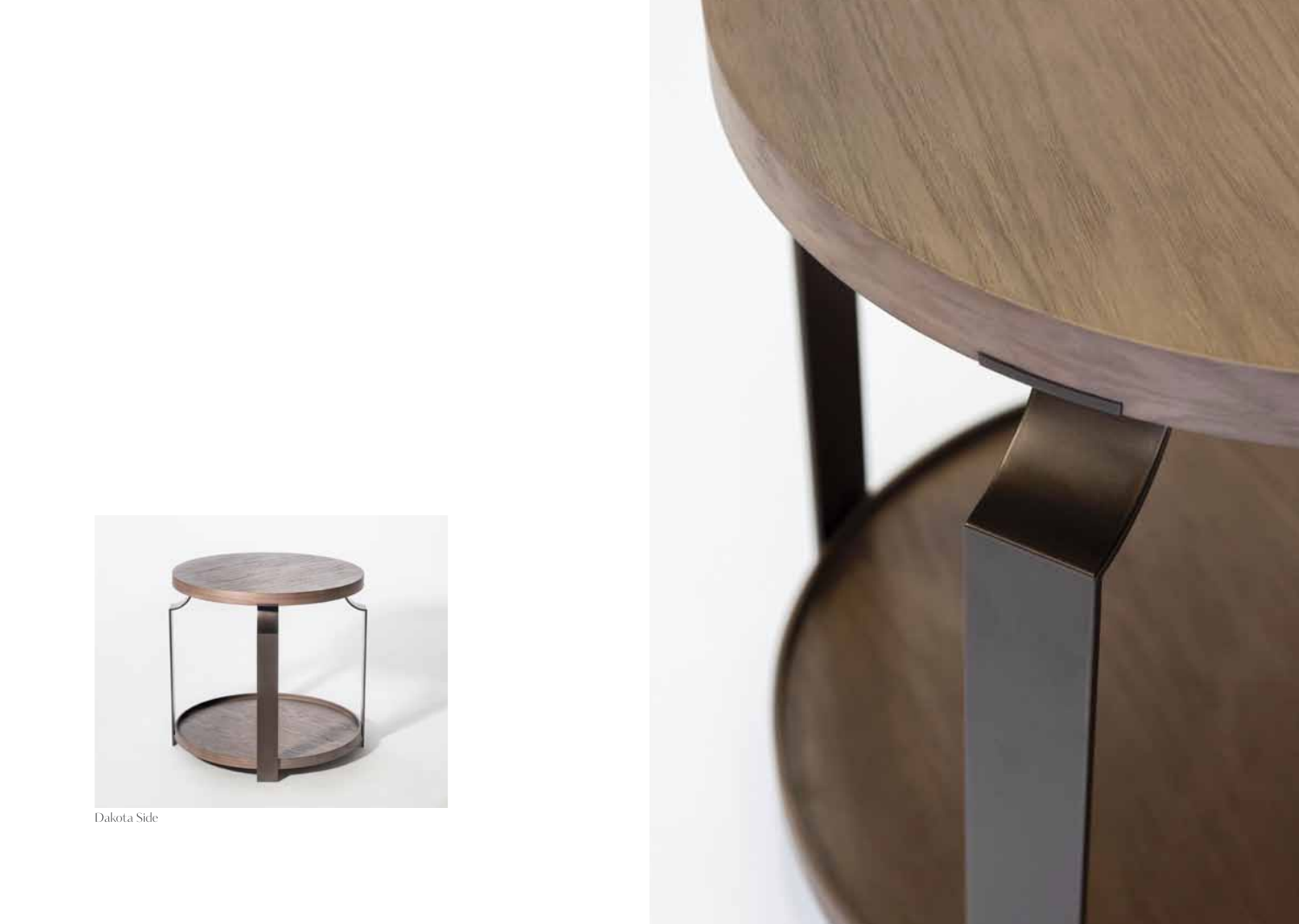





Icon Coffee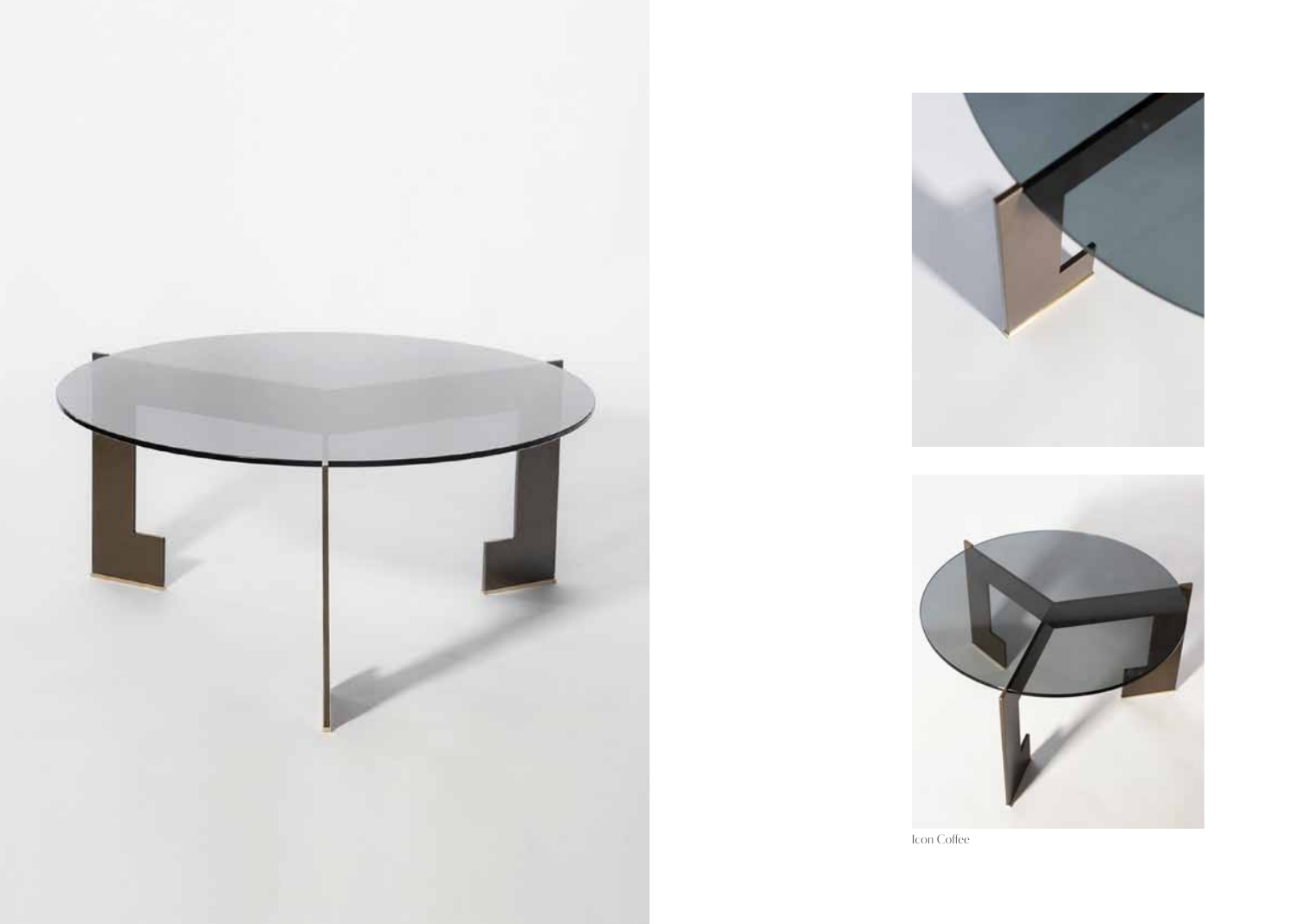



Trinity Side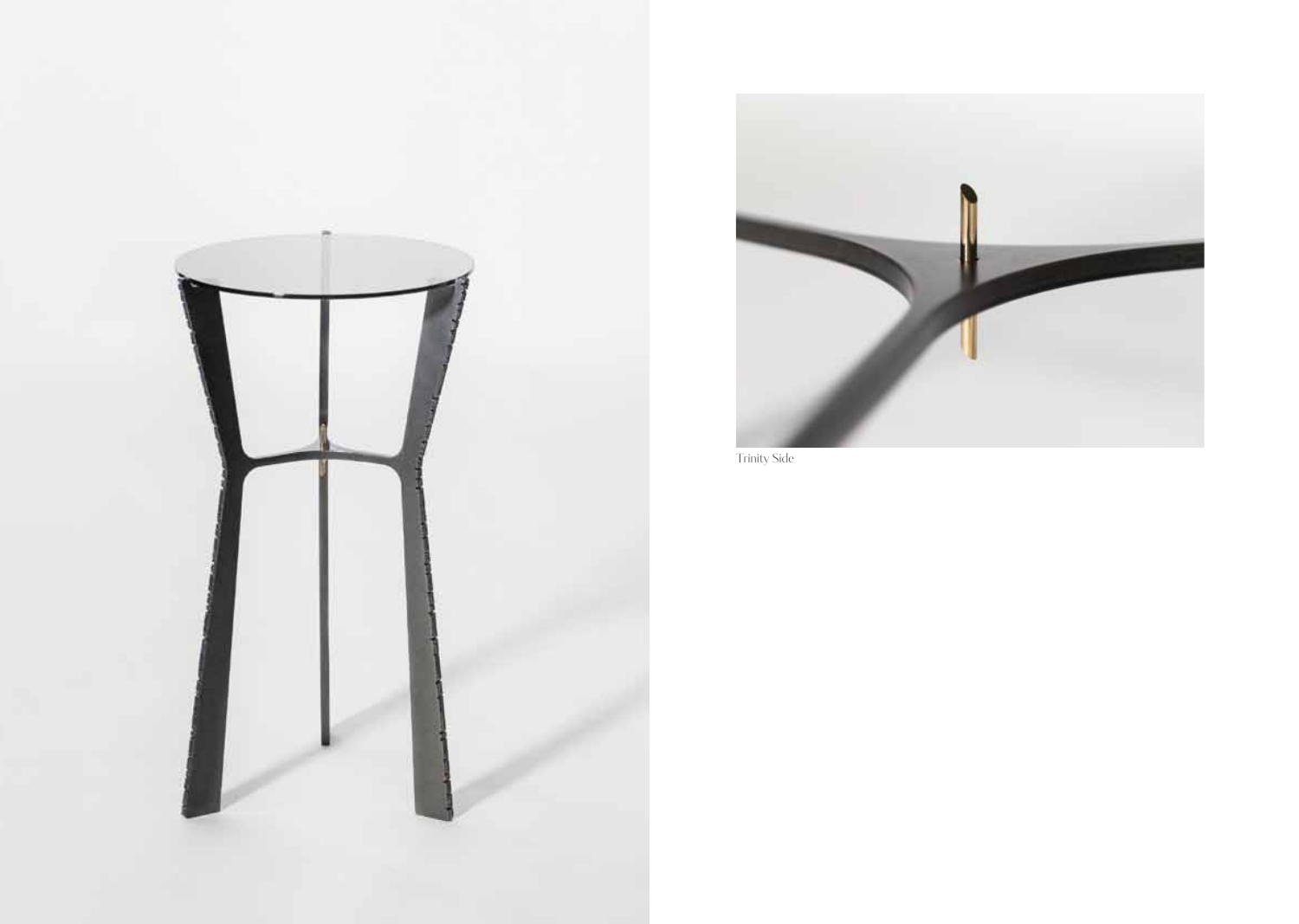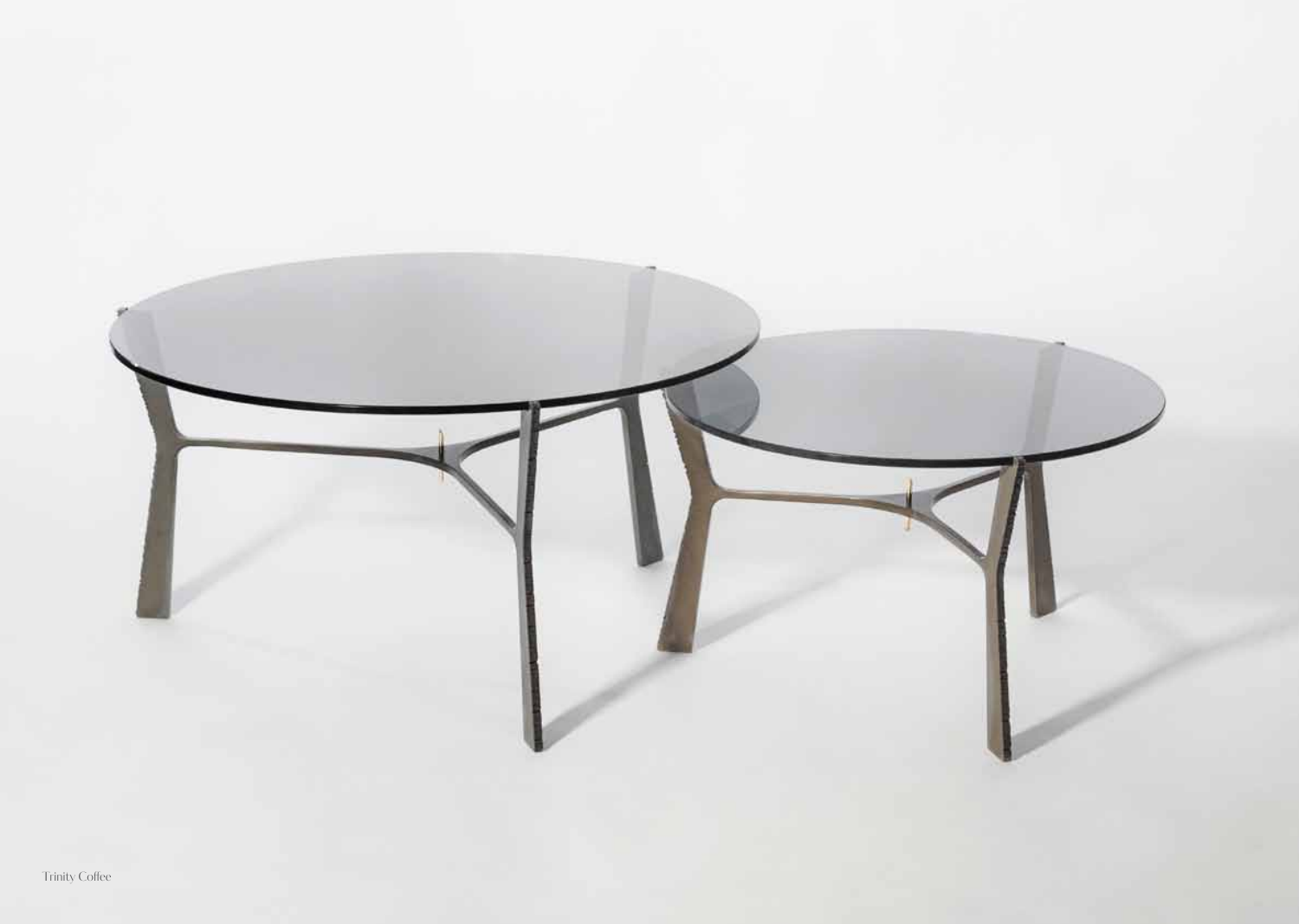

Empire Coffee





Empire Console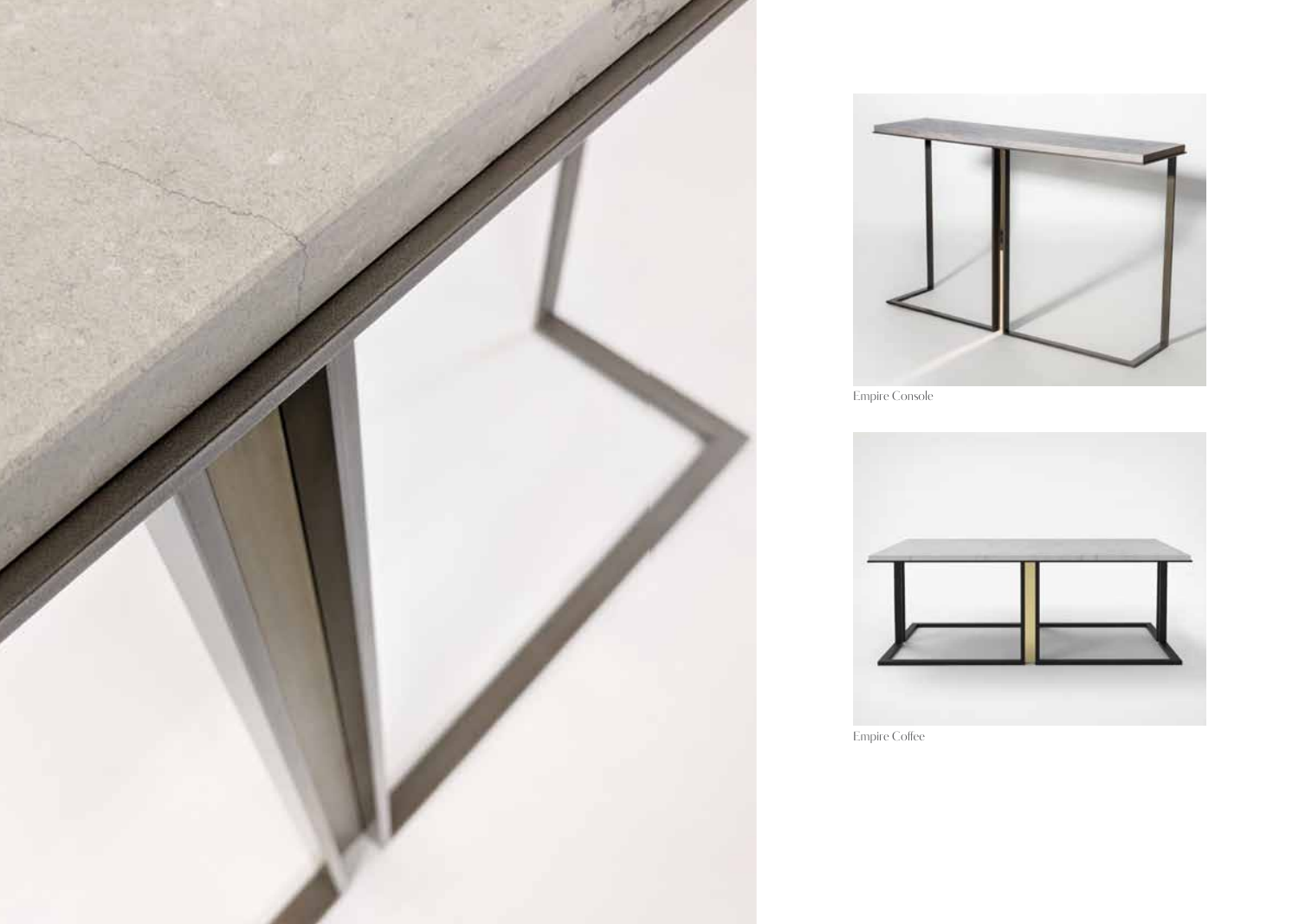



Plaza Console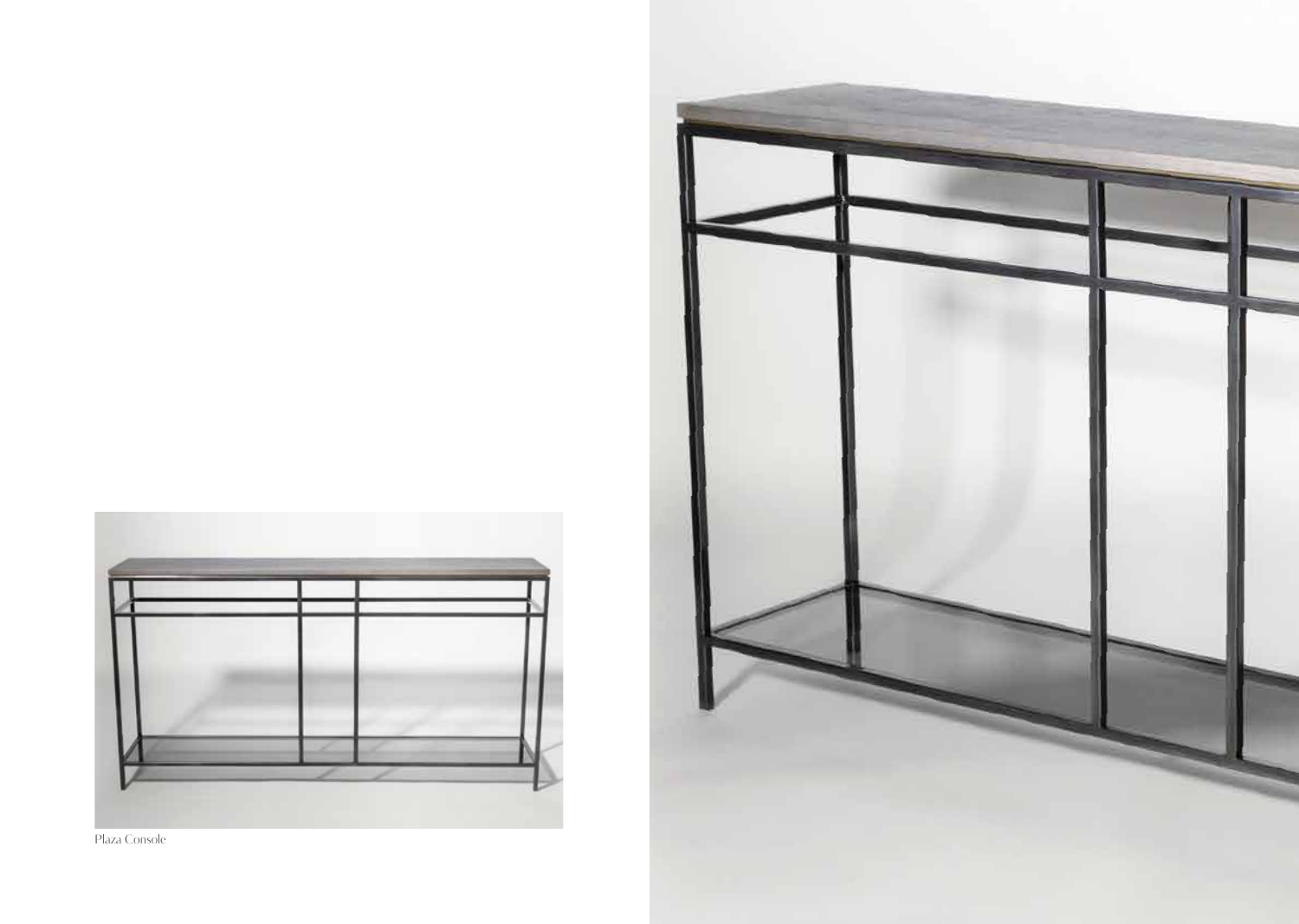![](_page_12_Picture_0.jpeg)

Plaza Mirror

![](_page_12_Picture_2.jpeg)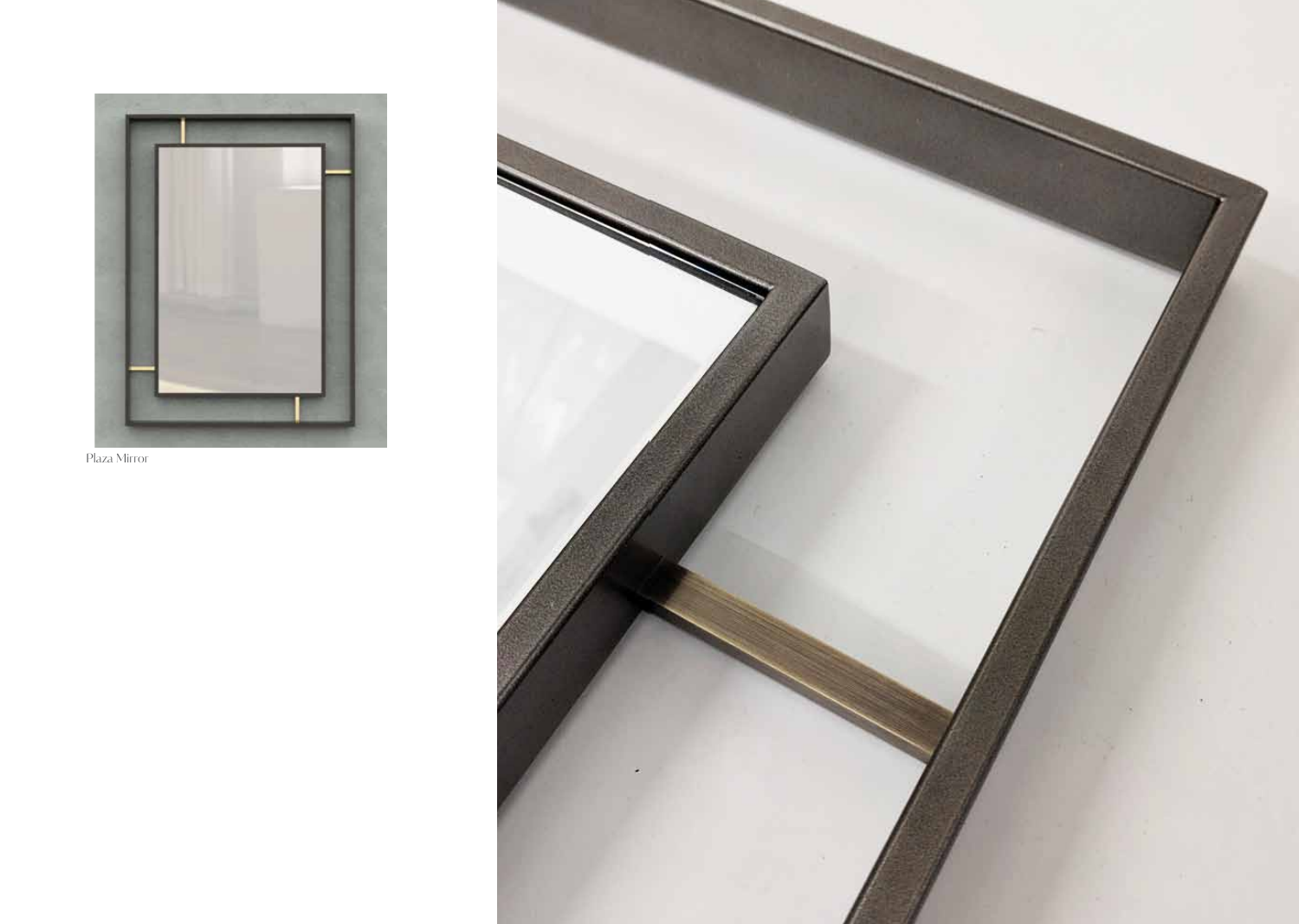![](_page_13_Picture_0.jpeg)

![](_page_13_Picture_1.jpeg)

![](_page_13_Picture_2.jpeg)

Form Coffee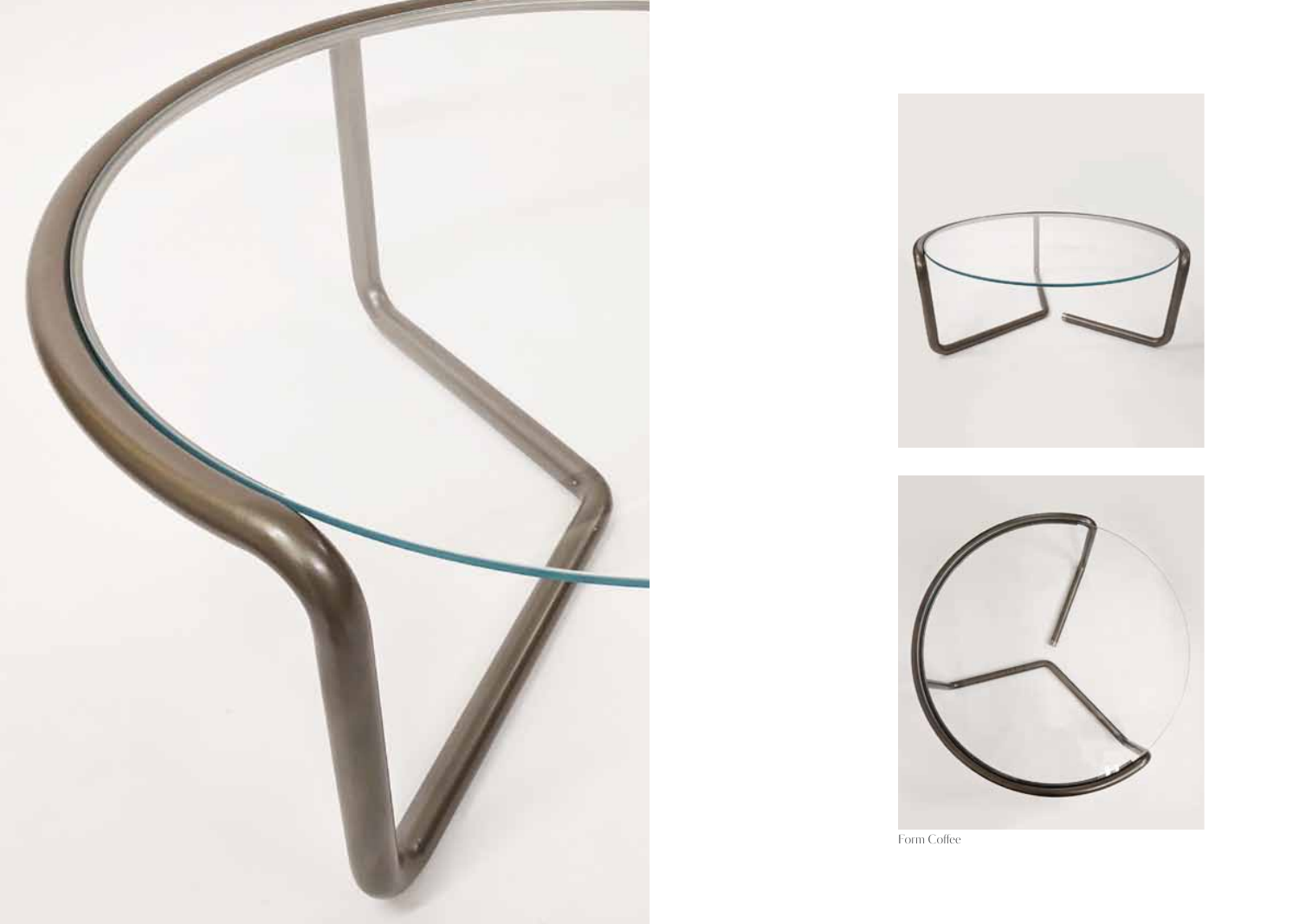![](_page_14_Picture_0.jpeg)

![](_page_14_Figure_1.jpeg)

![](_page_14_Picture_2.jpeg)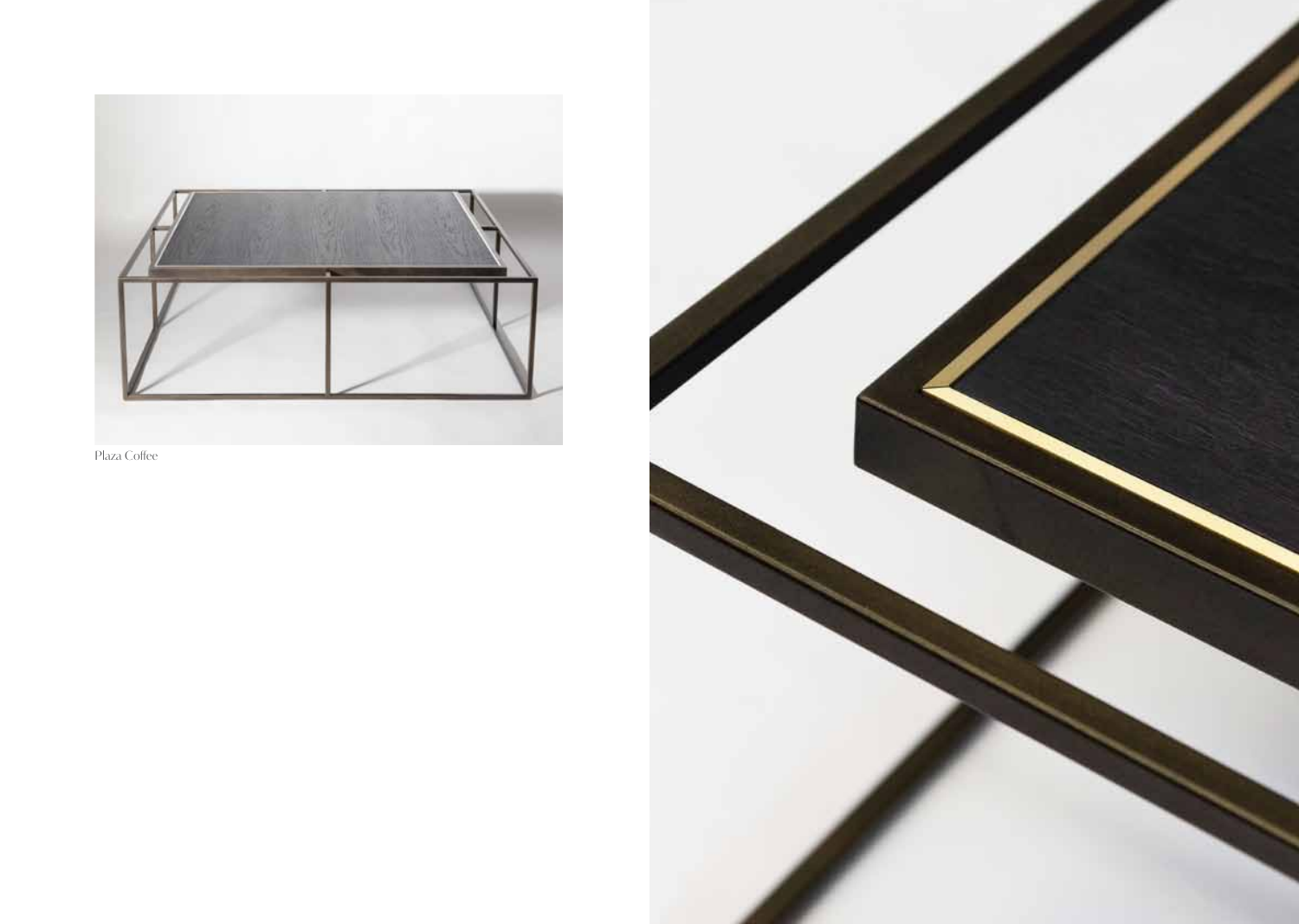![](_page_15_Picture_0.jpeg)

![](_page_15_Picture_1.jpeg)

![](_page_15_Figure_2.jpeg)

Hatch Console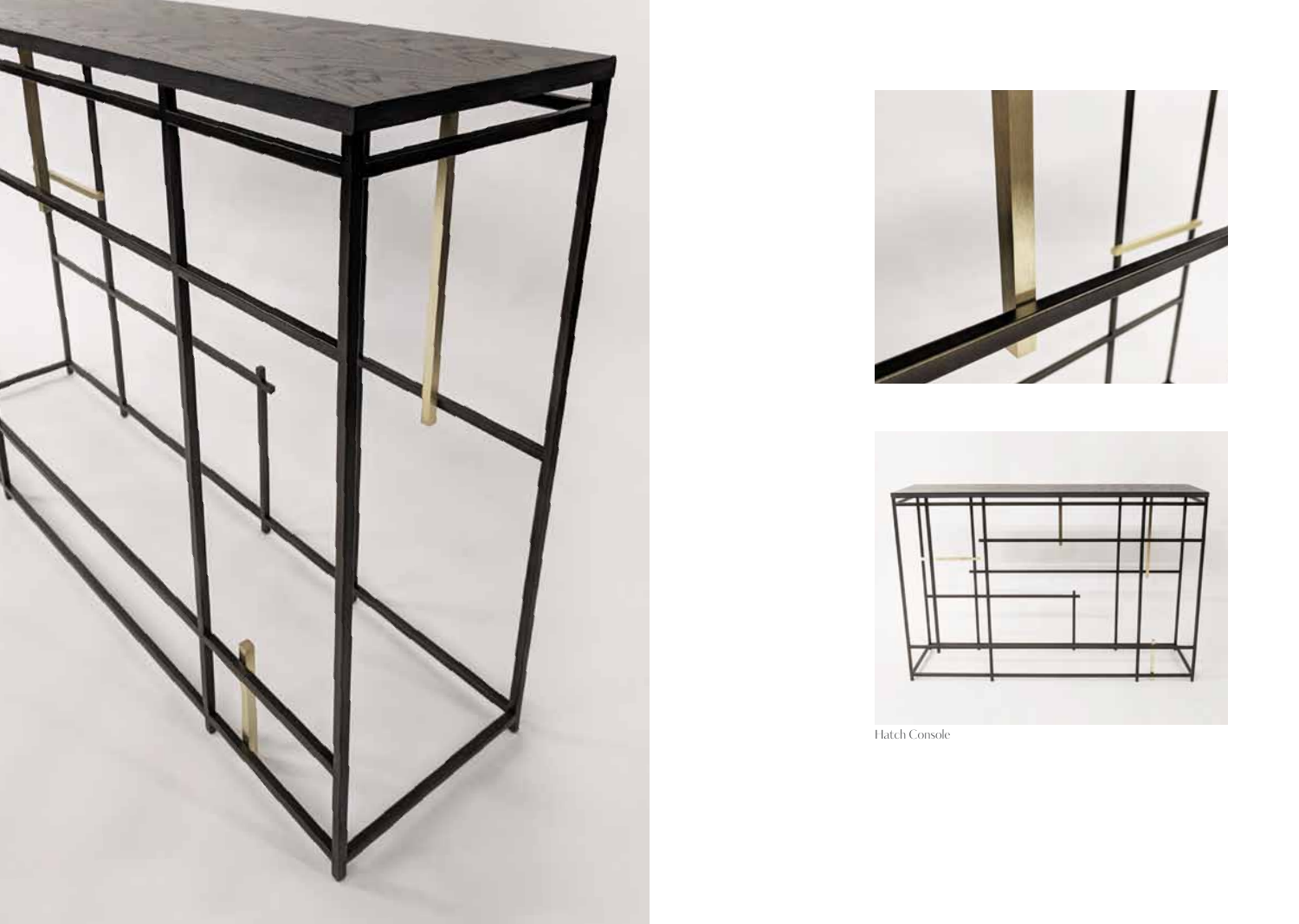![](_page_16_Picture_0.jpeg)

Stem Side Frame: Midnight Black Top: Timber Accent: Copper

![](_page_16_Picture_2.jpeg)

Loom Coffee Frame: Antique Brass Top: Timber Mid Grey Accent: Polished Brass

![](_page_16_Picture_4.jpeg)

Trinity Coffee Frame: Bronze tint Top: Smoked Grey Glass Accent: Polished Brass

![](_page_16_Picture_6.jpeg)

Plaza Mirror Frame: Deep Bronze Mirror: Silver Accent: Antique Brass

![](_page_16_Picture_8.jpeg)

Bow Console Frame: Warm Bronze Top: Calacatta Stone Accent: self colour

![](_page_16_Picture_10.jpeg)

Dakota Side Frame: Warm bronze Top: Timber Mid Brown Accent: Self Colour

![](_page_16_Picture_12.jpeg)

Empire Console Frame: Gun Metal Top: Thala Grey Stone Accent: Antique Brass

![](_page_16_Picture_14.jpeg)

Form Coffee Frame: Gun Metal Top: Clear Glass Accent: Brushed Nickel

![](_page_16_Picture_16.jpeg)

Loom Console Frame: Antique Brass tint Top: Timber Dark Grey Accent: Antique Brass

![](_page_16_Picture_18.jpeg)

Icon Coffee Frame: Dusty Bronze Top: Grey Smoked Glass Accent: Brushed Brass

![](_page_16_Picture_20.jpeg)

Empire Coffee Frame: Warm Bronze Top: Arabascato Stone Accent: Polished Brass

![](_page_16_Picture_22.jpeg)

Frame: Deep Bronze Top: Timber Ebony Accent: Brushed Brass

![](_page_16_Picture_24.jpeg)

Loom Side Frame: Rose Top: Timber Light Grey Accent: Polished Copper

![](_page_16_Picture_26.jpeg)

Trinity Side Frame: Lead Grey Top: Smoked Grey Glass Accent: Polished Brass

![](_page_16_Picture_28.jpeg)

Plaza Console Frame: Lead Grey Top: Timber Mid Grey Accent: Brushed Brass

![](_page_16_Picture_30.jpeg)

Hatch Console Frame: Deep Bronze Top: Timber Mid Grey Accent: Brushed Brass

To see our full collection, finishes and prices please visit our website, loomfurniture.co.uk.

@loomfurniture #loomfurniture